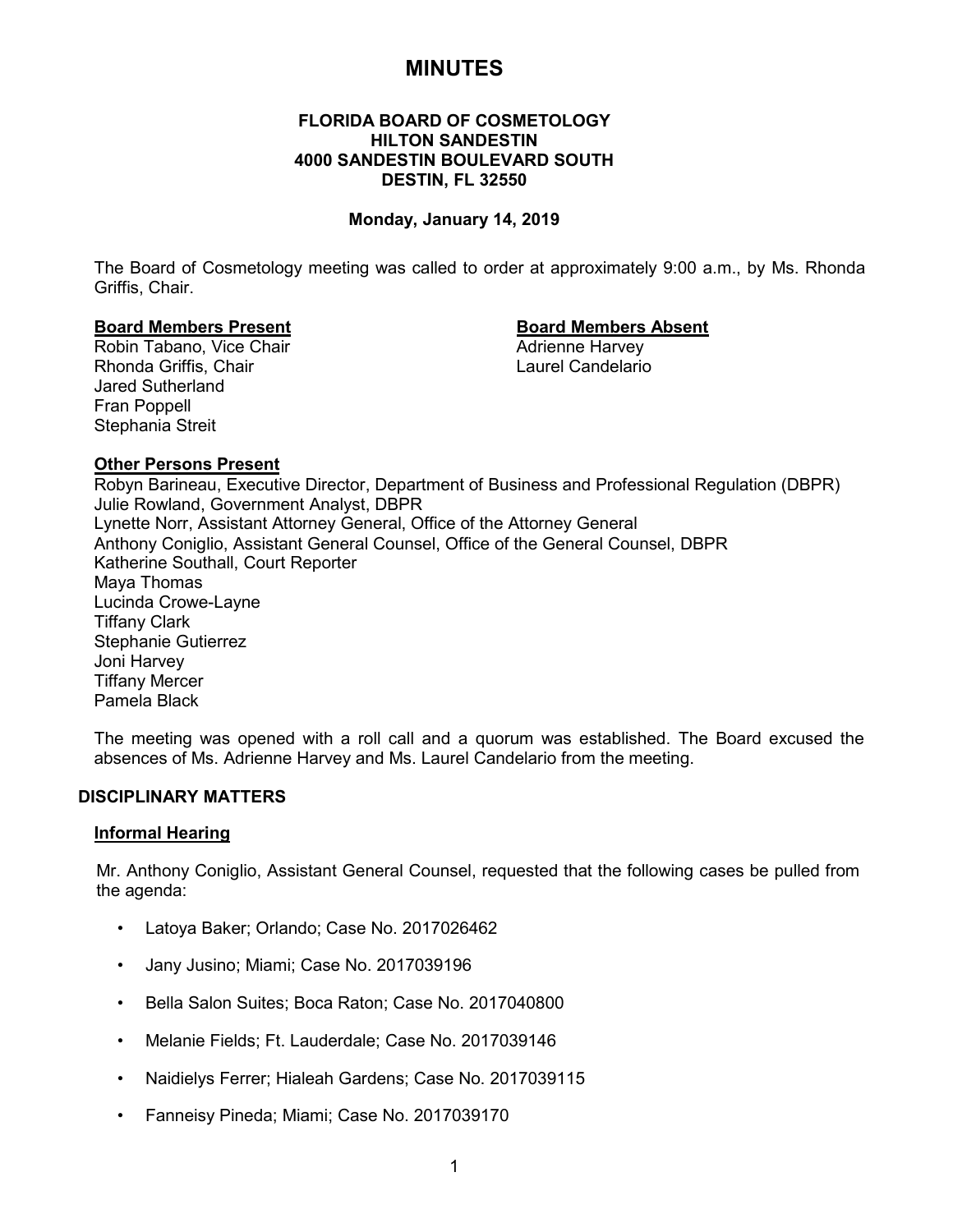- Wilmine Pierre; North Miami; Case No. 2017018232
- Yereisy Herrera; Miami; Case No. 2017039143

# **Election of Waiver of Rights and Final Order**

Mr. Coniglio requested that the following cases be pulled from the agenda:

- Famous Nails; Elkton; Case No. 2018023966
- See Natural Sign Nails Spa; Jacksonville; Case No. 2018015351
- Lee Nails and Sen Le; Delray Beach; Case Nos. 2018000057 & 2018003135
- Thuy Beltran; St. Petersburg; Case No. 2017057933
- Foxy Eight Beauty Salon and Nancy Diaz; West Palm Beach; Case Nos. 2017041895 & 2017044663
- Airbar; Palm Beach Gardens; Case No. 2017051117
- Cosmo Nails & Lash and Hai Nguyen; Lantana; Case Nos. 2017056759 & 2018000782
- Palm Beach Nails & Foot Spa and Jing Zhang; West Palm Beach; Case Nos. 2017040889 & 2017044544

# **Motion for Waiver of Rights and Final Order**

Mr. Coniglio requested that the following cases be pulled from the agenda:

- Harmony Nails and Spa 1; Kissimmee; Case No. 2017058499
- Dila Nails; Boynton Beach; Case No. 2018012394
- New Age Hair Care Group; Coral Springs; Case No. 2018015877
- CF Hair Studio; Orlando; Case No. 2017052615
- Dwayne Hudson; Ocala; Case No. 2017041073
- iSpas and Vu Doan; Palm Beach Gardens; Case Nos. 2017050669 & 2017055427
- Andrea Buldon; Doral; Case No. 2017038704
- Latin Salon de Belleza; Orange Park; Case No. 2018004088
- Gianee Abreau; Hialeah; Case No. 2017038701
- Eliatny Pino; Ruskin; Case No. 2017038500
- Yeimmi Rodriguez; Miami; Case No. 2017038699
- Yanet Gonzalez; Homestead; Case No. 2017038694
- Quenysha Hurst; Haines City; Case No. 2017048958
- Cut Creation; Boynton Beach; Case No. 2018015361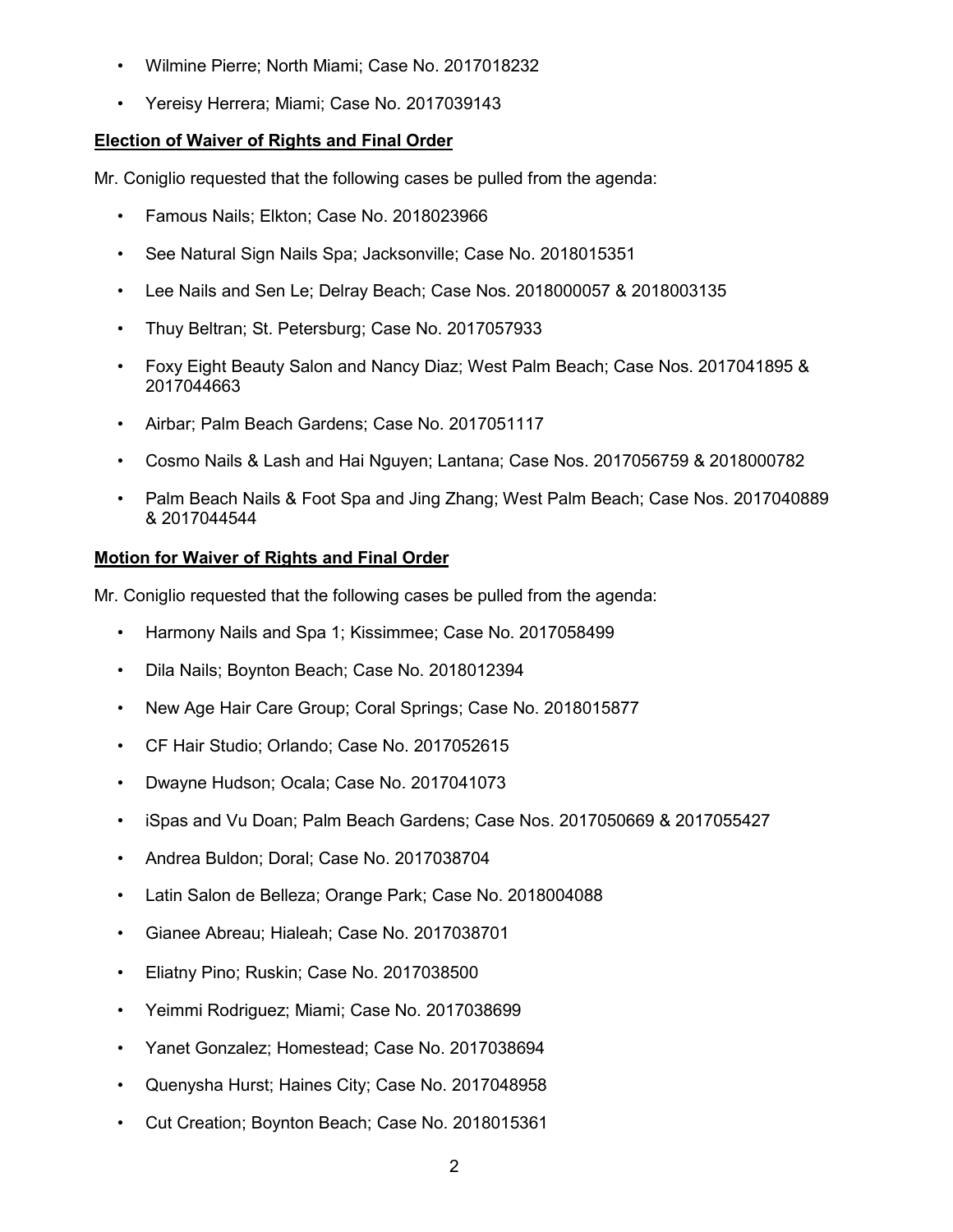- Dolly Rivera; Miami; Case No. 2017045171
- Carolyn Sutherland; Pensacola; Case No. 2017054039
- Star Nails; Boynton Beach; Case No. 2017054816
- Franksheka Aponte; Tampa; Case No. 2017038682
- Tung Dao; Spring Hill; Case No. 2017047379
- Cesar De Leon; Clermont; Case No. 2017029635
- Madeleyne Calvo; Miami; Case No. 2017038897
- Leidy Alvarez; Miami; Case No. 2017038690
- Rebecca Alvarez; Miami; Case No. 2017038687
- Nail Art of St. Pete; St. Petersburg; Case No. 2017039467
- Maricel Salon and Spa and Maricela Diaz; Key West; Case Nos. 2017036252 & 2016054804
- Pro Nails Spa #1 and Thai Truong; Boynton Beach; Case Nos. 2017052161 & 2017056544

# **Settlement Stipulation**

Mr. Coniglio presented the following cases for consideration by the Board. The Board moved to adopt the Stipulation of the parties as the Board's final action in this matter and incorporate it and all of its terms into a final order and imposed the penalties shown below:

- Teco Nails; Melbourne; Case No. 2018005995 \$500 fine and \$286.66 costs to be paid within six months
- Regal Nails; Orange Park; Case No. 2018026910 \$500 fine and \$161.36 costs to be paid within six months
- Nail Trendz; Boca Raton; Case No. 2018004269 \$600 fine and \$135.77 costs to be paid within six months
- Awesome Nail Spa; West Palm Beach; Case No. 2017058405 \$850 fine and \$182.10 costs to be paid within six months
- All About Hair; Orlando; Case No. 2017053691 \$500 fine and \$33.55 costs to be paid within six months
- Phu Doan; Pompano Beach; Case No. 2018005478 \$600 fine and \$107.10 costs to be paid within six months
- Classy Nails; Port Orange; Case No. 2017044436 \$500 fine and \$450.49 costs to be paid within six months
- Nail Lounge West 1 and Huong Nguyen; Boynton Beach; Case Nos. 2017050137 & 2017052108 \$150 fine and \$320.76 costs to be paid within six months
- Tipsy Spa of Boynton; Boynton Beach; Case No. 2017048513 \$500 fine and \$226.51 costs to be paid within six months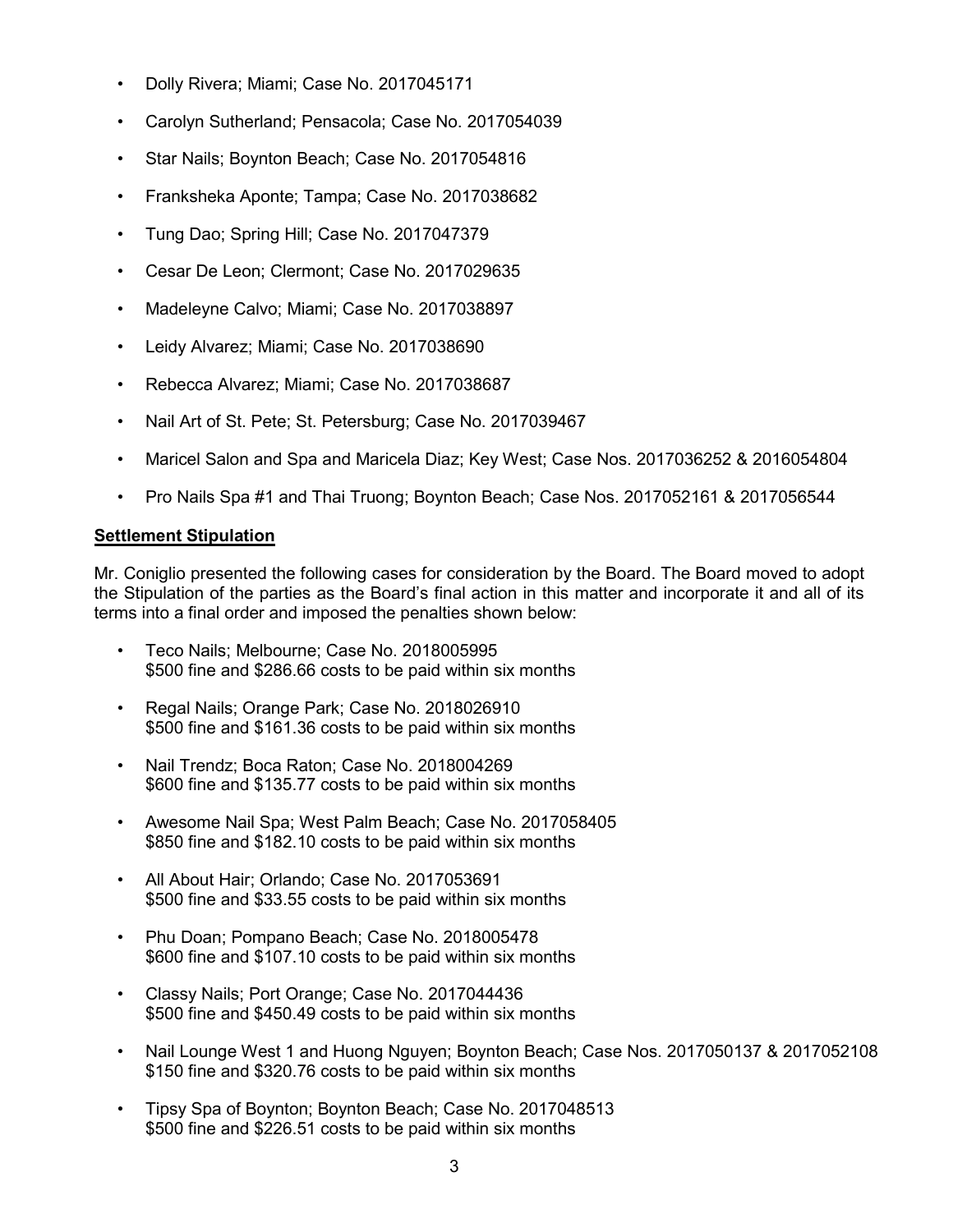- Shaquail Johnson; Palm Springs; Case No. 2017043999 \$500 fine and \$131.63 costs to be paid within six months
- Kevin Rich; Ft. Pierce; Case No. 2017047050 \$100 fine and \$34.65 costs to be paid within six months
- Venus Nail Care and Nguyen Hoang; West Palm Beach; Case Nos. 2017042408 & 2017042930 \$350 fine and \$290.87 costs to be paid within six months
- Jenny Nail Spa and Xem Ung; Boca Raton; Case Nos. 2017051119 & 2017054557 \$900 fine and \$243.94 costs to be paid within six months
- Amanda Wright; Pompano Beach; Case No. 2017051801 \$500 fine and \$56.98 costs to be paid within six months
- Aqua Nail Spa and Tam Huynh; Boca Raton; Case Nos. 2017048048 & 2017051356 \$650 fine and \$244.44 costs to be paid within six months
- La Vie Nails and Da Van Le; Lake Worth; Case Nos. 2017049015 & 2017052067 \$900 fine and \$244.44 costs to be paid within six months
- L A Nails; Summerfield; Case No. 2017041639 \$500 fine and \$371.29 costs to be paid within six months

# **Voluntary Relinquishment**

Mr. Coniglio presented the following cases for consideration by the Board. The Board moved to accept the Voluntary Relinquishment agreements as the Board's final action in this matter and incorporate it and all of its terms into a final order and imposed the penalties shown below:

- Lidia Calderon; Opa-Locka; Case No. 2017045176 \$69.75 costs only; Voluntary relinquishment of license FS901835, the five year time period to reapply for licensure was waived
- Hien Dang; Mobile, Alabama; Case No. 2017053697 \$500 fine and \$131.57 costs; Voluntary relinquishment of license FV9569119, the five year time period to reapply for licensure was waived
- Carolyn Sosa; Miami; Case No. 2017038496 \$13.55 costs only; Voluntary relinquishment of license FS901953, the five year time period to reapply for licensure was waived
- Lisneydis Amado; Coral Gables; Case No. 2017038686 \$78.19 costs only; Voluntary relinquishment of license FV9602851, the five year time period to reapply for licensure was waived
- Columbia Gusman; Doral; Case No. 2017039152 \$108.32 costs only; Voluntary relinquishment of license CL1262979, the five year time period to reapply for licensure was waived
- Evelyn Landrian; Miami; Case No. 2017037790 \$62.59 costs only; Voluntary relinquishment of license FS899356, the five year time period to reapply for licensure was waived
- Kristen Franchy; Miami Beach; Case No. 2017039127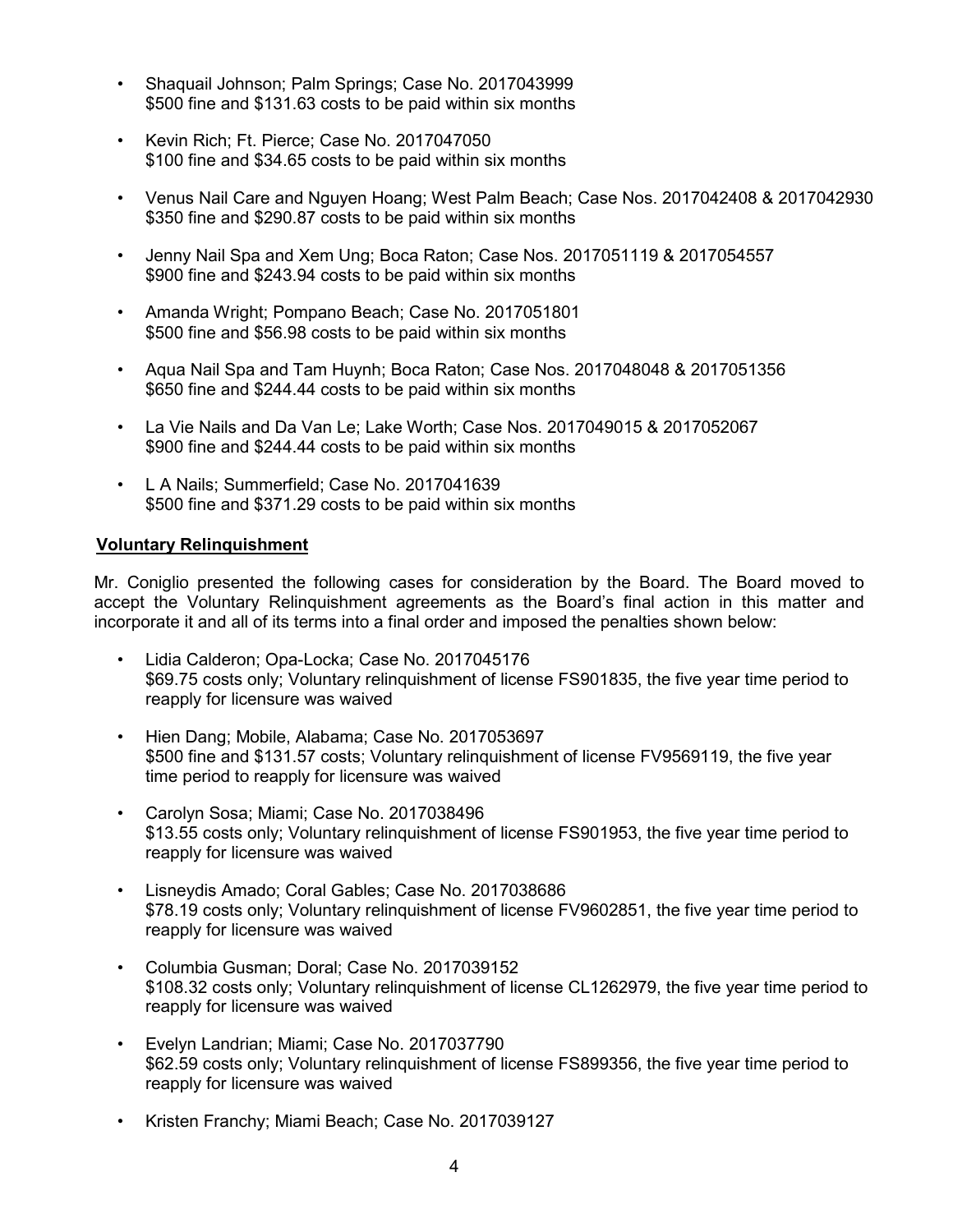\$53.97 costs only; Voluntary relinquishment of license FS902021, the five year time period to reapply for licensure was waived

• Dayany Castro; Hialeah; Case No. 2017038507 \$110.41 costs only; Voluntary relinquishment of license FV9596453, the five year time period to reapply for licensure was waived

# **Department Attorney Report**

Mr. Coniglio informed the Board that as of December 13, 2018, there were 232 open cosmetology cases in the legal section.

# **APPLICATIONS**

# **Hair Braiding Courses**

# **Initial Review**

# Glam Dolls Beauty Academy – Classroom

Ms. Tameka Taylor was present for the meeting and was sworn in by Ms. Marcia Craft, Court Reporter. After review, the Board moved to deny the course based on the course content being outside the scope of practice of a hair braiding registration, outdated sources and references, incorrect disinfection procedures, and grammatical errors.

#### Hair For You – Internet

Ms. Sharon Johnson was present for the meeting and was sworn in by the Court Reporter. After review, the Board moved to deny the course based on the course content being outside the scope of practice of a hair braiding registration, outdated sources and references, and grammatical errors.

# Ross Beauty Academy – Internet

Ms. Melody Ross and Ms. Amber Kirby were present for the meeting and were sworn in by the Court Reporter. After review, the Board moved to approve the course.

# Building Braiders – Classroom

After review, the Board moved to deny the course based on the course content being outside the scope of practice of a hair braiding registration, incorrect disinfection procedures, and grammatical errors.

# Bee Natural Locks – Classroom

After review, the Board moved to deny the course based on the course content being outside the scope of practice of a hair braiding registration, and grammatical errors.

# Building Braider's Academy – Classroom

After review, the Board moved to deny the course based on the course content being outside the scope of practice of a hair braiding registration, incorrect disinfection procedures, and grammatical errors.

# Chinos Learning Center – Classroom

Ms. Mary Bryson was present for the meeting and was sworn in by the Court Reporter. After review, the Board moved to deny the course based on grammatical errors.

#### Chinos Learning Center – Internet

Ms. Bryson was present for the meeting. After review, the Board moved to deny the course based on grammatical errors.

# I Am Hair – Classroom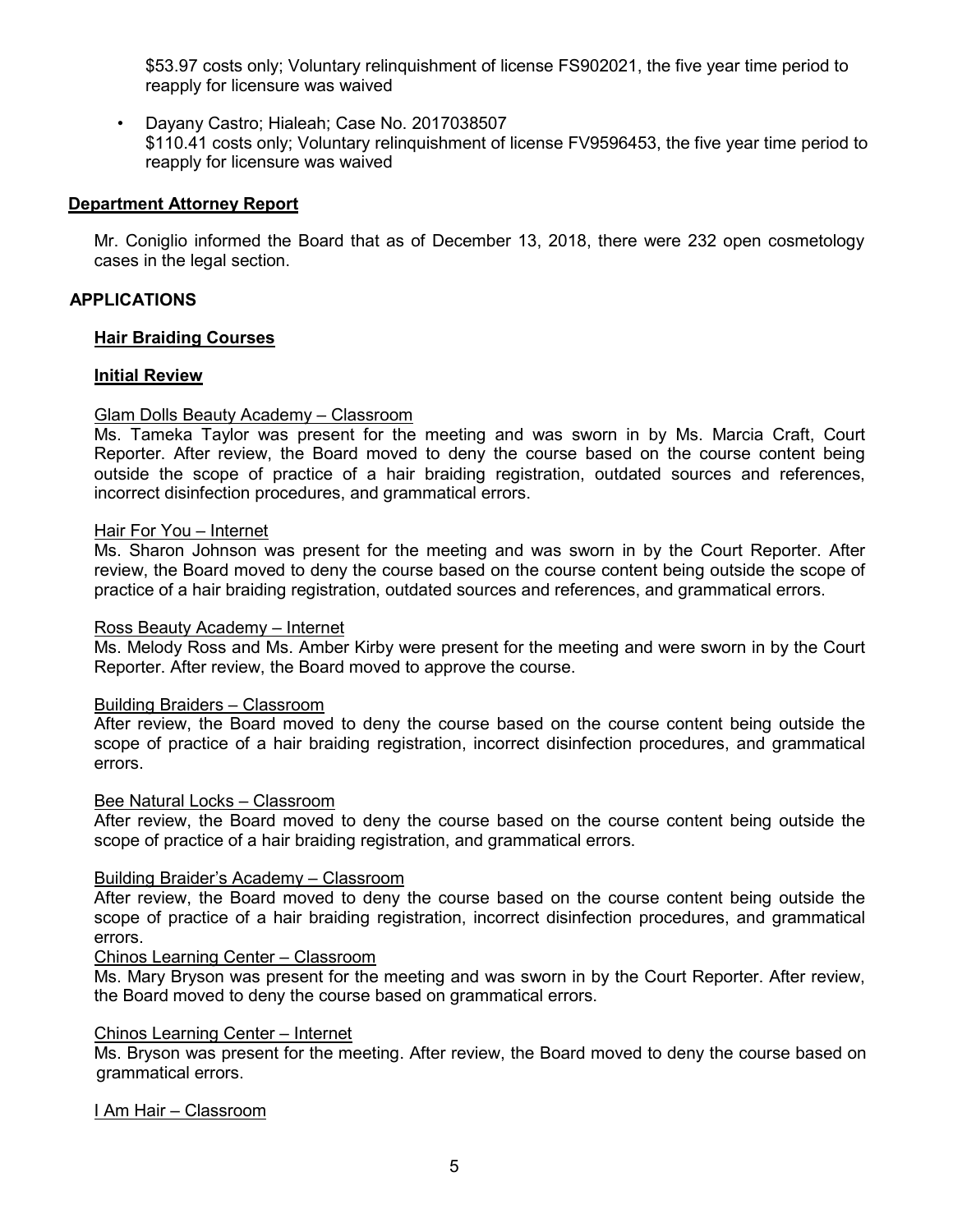Ms. Bryson was present for the meeting. After review, the Board moved to deny the course based on grammatical errors.

# I Am Hair – Internet

Ms. Bryson was present for the meeting. After review, the Board moved to deny the course based on grammatical errors.

# Ki'ute Braids and Blades – Classroom

After review, the Board moved to deny the course based on the course content being outside the scope of practice of a hair braiding registration, incorrect references and outdated references, and grammatical errors.

# Kinkz N Kurlz Braiding Institute – Classroom

Ms. Shalayah Watson was present for the meeting and was sworn In by the Court Reporter. After review, the Board moved to deny the course based on the course content being outside the scope of practice of a hair braiding registration, outdated references, incorrect disinfection procedures, and grammatical errors.

# **Hair Wrapping Courses**

# **Initial Review**

# Beyond Institute and Career – Classroom

After review, the Board moved to deny the course based on the course content being outside the scope of practice of a hair wrapping registration, outdated references, and incorrect references.

# Ross Beauty Academy – Internet

Ms. Ross and Ms. Kirby were present for the meeting. After review, the Board moved to approve the course.

# I AM HAIR – Internet

Ms. Bryson was present for the meeting. After review, the Board moved to deny the course based on grammatical errors.

# I AM HAIR – Classroom

Ms. Bryson was present for the meeting. After review, the Board moved to deny the course based on grammatical errors.

# Chinos Learning Center – Classroom

Ms. Bryson was present for the meeting. After review, the Board moved to deny the course based on grammatical errors.

# Chinos Learning Center – Internet

Ms. Bryson was present for the meeting. After review, the Board moved to deny the course based on grammatical errors.

# Kinkz N Kurlz Braiding Institute – Classroom

Ms. Watson was present for the meeting. After review, the Board moved to deny the course based on the course content being outside the scope of practice of a hair wrapping registration, outdated references, incorrect disinfection procedures, and grammatical errors.

# **Body Wrapping Courses**

# **Initial Review**

Serenity Solutions – Classroom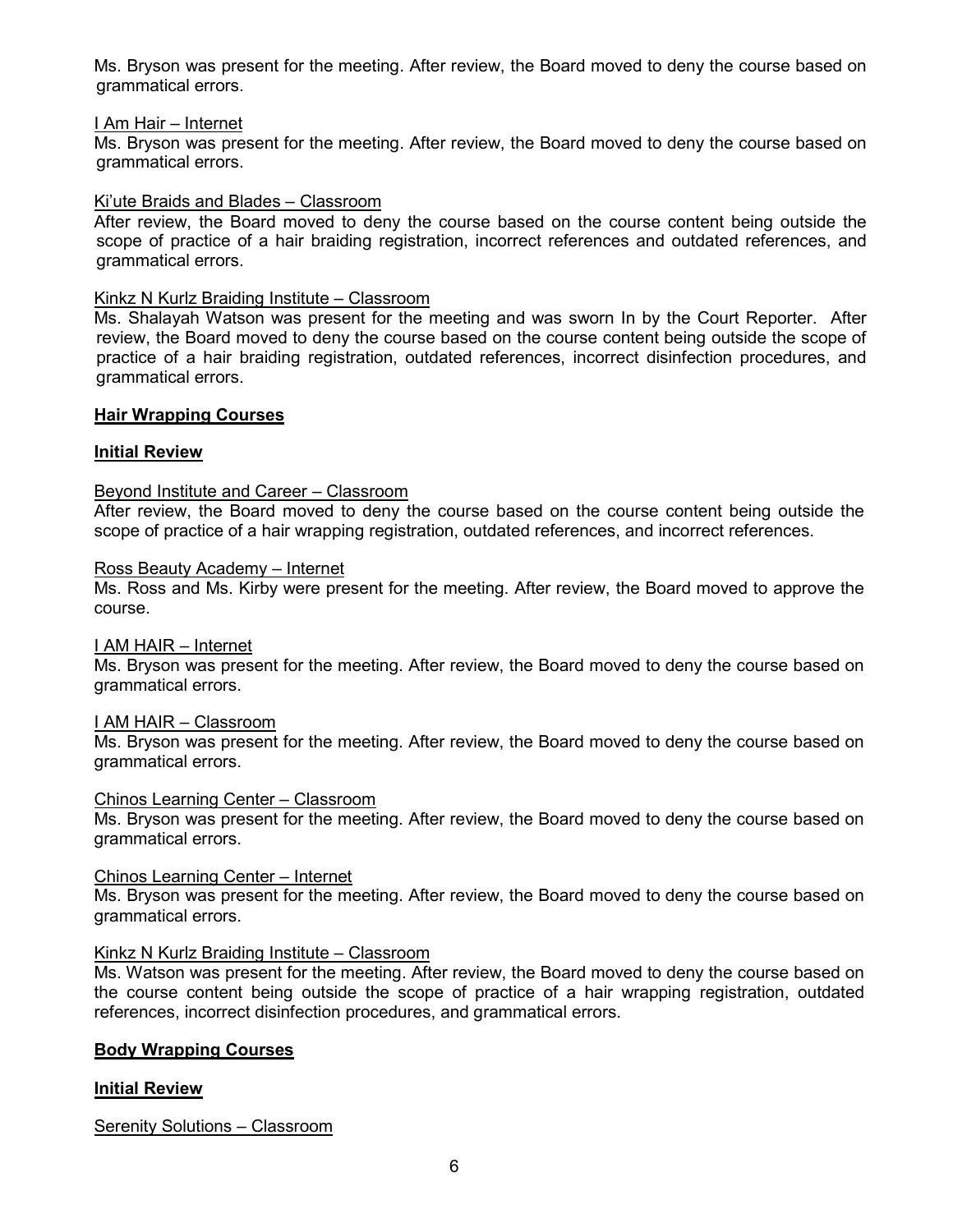After review, the Board moved to deny the course based on the course content being outside the scope of practice of a body wrapping registration, and product driven.

# **Continuing Education Courses**

# **Initial Review**

# CETTRAINING.COM – Continuing Education 16 Hour Internet

After review, the Board moved to deny the course based on the course content being outside the scope of practice of Board of Cosmetology licensees, incorrect references, outdated references, and grammatical errors.

# Esthetics Association Florida – Continuing Education 16 Hour Correspondence

After review, the Board moved to deny the course based on incorrect references, incorrect disinfection procedures, and grammatical errors.

# Elena Zabala Wellness Institute – Dermaplanning 24 Hour Classroom

After review, the Board moved to deny the course based on the course content being outside the scope of practice of Board of Cosmetology licensees, and grammatical errors.

# Cloud Nine Beauty School – Continuing Education 16 Hour Internet

Mr. Tung Nguyen was present for the meeting and was sworn in by the Court Reporter. After review, the Board moved to approve the course with the following contingencies: strike references to "MSDS" and replace with "SDS", correct grammatical errors. The corrections must be submitted to the Executive Director within 30 days of the date of the order for approval.

# ASM Beauty World Academy – HIV/AIDS Initial/Renewal Course 2 Hour Internet After review, the Board moved to approve the course.

ASM Beauty World Academy – HIV/AIDS Initial/Renewal Course 2 Hour Classroom After review, the Board moved to approve the course.

ASM Beauty World Academy – HIV/AIDS Initial/Renewal Course 2 Hour Correspondence After review, the Board moved to approve the course.

# $1<sup>ST</sup>$  Choice CE – Cosmetology Renewal 16 Hour Internet

After review, the Board moved to approve the course with the following contingency: correct grammatical errors. The corrections must be submitted to the Executive Director within 30 days of the date of the order for approval.

# Elite CME – CE Update for Manicurists 16 Hour Internet

Ms. Tracy Foster was present for the meeting and was sworn in by the Court Reporter. After review, the Board moved to approve the course with the following contingency: strike references to "MSDS" and replace with "SDS" in the course materials. The correction must be submitted to the Executive Director within 30 days of the date of the order for approval.

# Elite CME – CE Update for Manicurists 16 Hour Correspondence

Ms. Foster was present for the meeting. After review, the Board moved to approve the course with the following contingency: strike references to "MSDS" and replace with "SDS" in the course materials. The correction must be submitted to the Executive Director within 30 days of the date of the order for approval.

Elite CME – CE Update for Estheticians 16 Hour Internet Ms. Foster was present for the meeting. After review, the Board moved to approve the course.

# Elite CME – CE Update for Estheticians 16 Hour Correspondence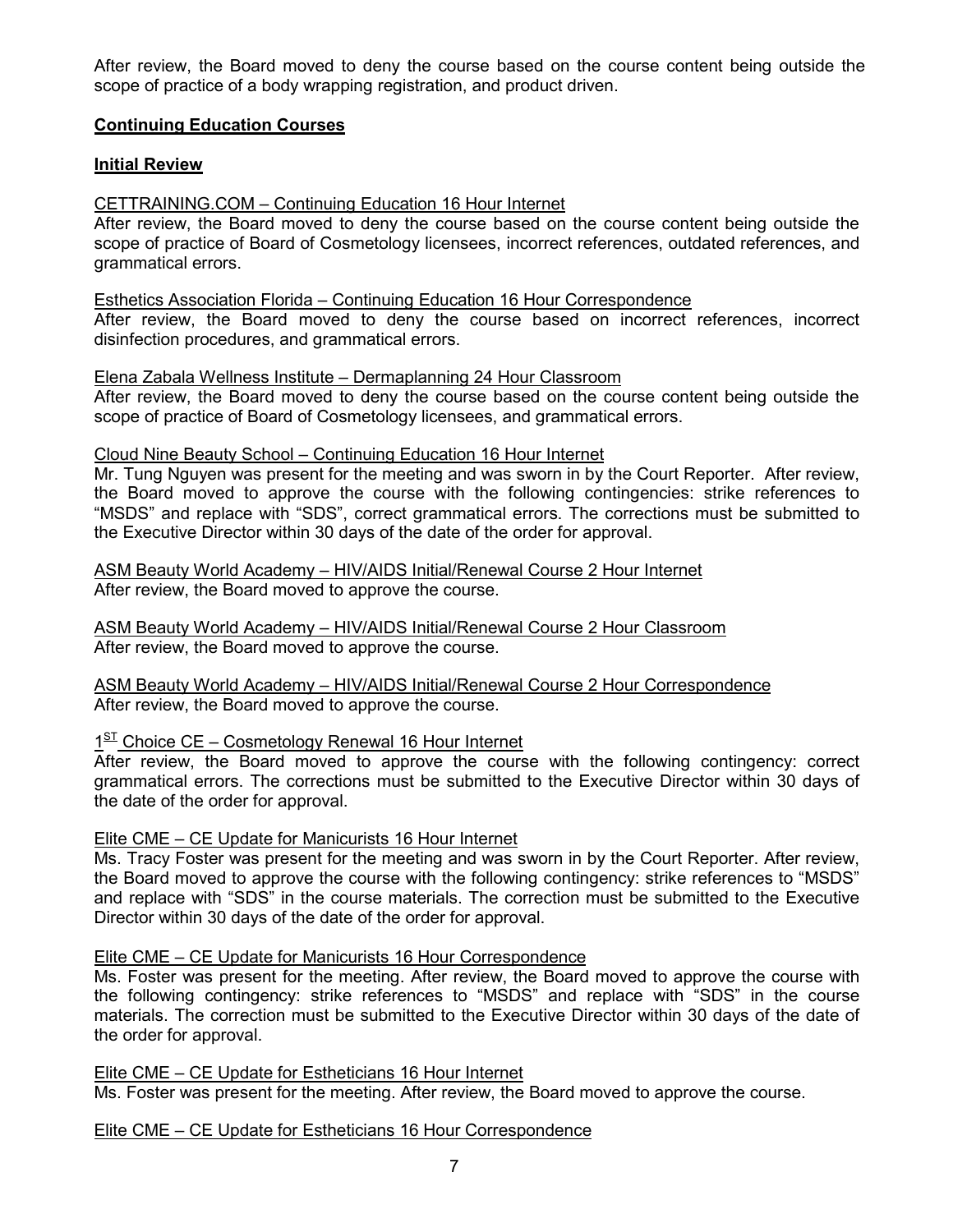Ms. Foster was present for the meeting. After review, the Board moved to approve the course.

# Elite CME – CE Update for Cosmetologists 16 Hour Internet

Ms. Foster was present for the meeting. After review, the Board moved to approve the course.

Elite CME – CE Update for Cosmetologists 16 Hour Correspondence Ms. Foster was present for the meeting. After review, the Board moved to approve the course.

# AwakenYourBeautiful.com – Domestic Violence 1 Hour Internet

Ms. Lucinda Crowe-Layne was present for the meeting and was sworn in by the Court Reporter. After review, the Board moved to approve the course.

# AwakenYourBeautiful.com – Opioid Epidemic 1 Hour Internet

Ms. Crowe-Layne was present for the meeting. After review, the Board moved to approve the course.

AwakenYourBeautiful.com – How to Host an Event for Teens 2 Hour Internet Ms. Crowe-Layne was present for the meeting. After review, the Board moved to approve the course.

AwakenYourBeautiful.com – Creating Incredible Reds 2 Hour Internet Ms. Crowe-Layne was present for the meeting. After review, the Board moved to approve the course.

AwakenYourBeautiful.com – Beautiful Blondes 2 Hour Internet Ms. Crowe-Layne was present for the meeting. After review, the Board moved to approve the course.

# AwakenYourBeautiful.com – Communicable Diseases Awareness 2 Hour Internet

Ms. Crowe-Layne was present for the meeting. After review, the Board moved to approve the course with the following contingency: strike outdated references. The correction must be submitted to the Executive Director within 30 days of the date of the order for approval.

# AwakenYourBeautiful.com – OSHA 2 Hour Internet

Ms. Crowe-Layne was present for the meeting. After review, the Board moved to approve the course with the following contingency: strike references to "MSDS" and replace with "SDS". The correction must be submitted to the Executive Director within 30 days of the date of the order for approval.

AwakenYourBeautiful.com – Oops! How to Fix Your Color Mistakes 2 Hour Internet Ms. Crowe-Layne was present for the meeting. After review, the Board moved to approve the course.

# AwakenYourBeautiful.com – Designing Color with Foils 2 Hour Internet

Ms. Crowe-Layne was present for the meeting. After review, the Board moved to approve the course with the following contingency: strike reference to "elbow patch test". The correction must be submitted to the Executive Director within 30 days of the date of the order for approval.

# AwakenYourBeautiful.com – Mastering Gray 2 Hour Internet

Ms. Crowe-Layne was present for the meeting. After review, the Board moved to approve the course with the following contingency: update color formula sentences with "mix according to manufacturer's directions". The correction must be submitted to the Executive Director within 30 days of the date of the order for approval.

# AwakenYourBeautiful.com – ABC's of Hair Color 2 Hour Internet

Ms. Crowe-Layne was present for the meeting. After review, the Board moved to approve the course with the following contingency: update color formula sentences with "mix according to manufacturer's directions". The correction must be submitted to the Executive Director within 30 days of the date of the order for approval.

Ratner Companies – Path to Color Excellence – Go Blonde 3 Hour Classroom After review, the Board moved to deny the course based on the course content being product driven.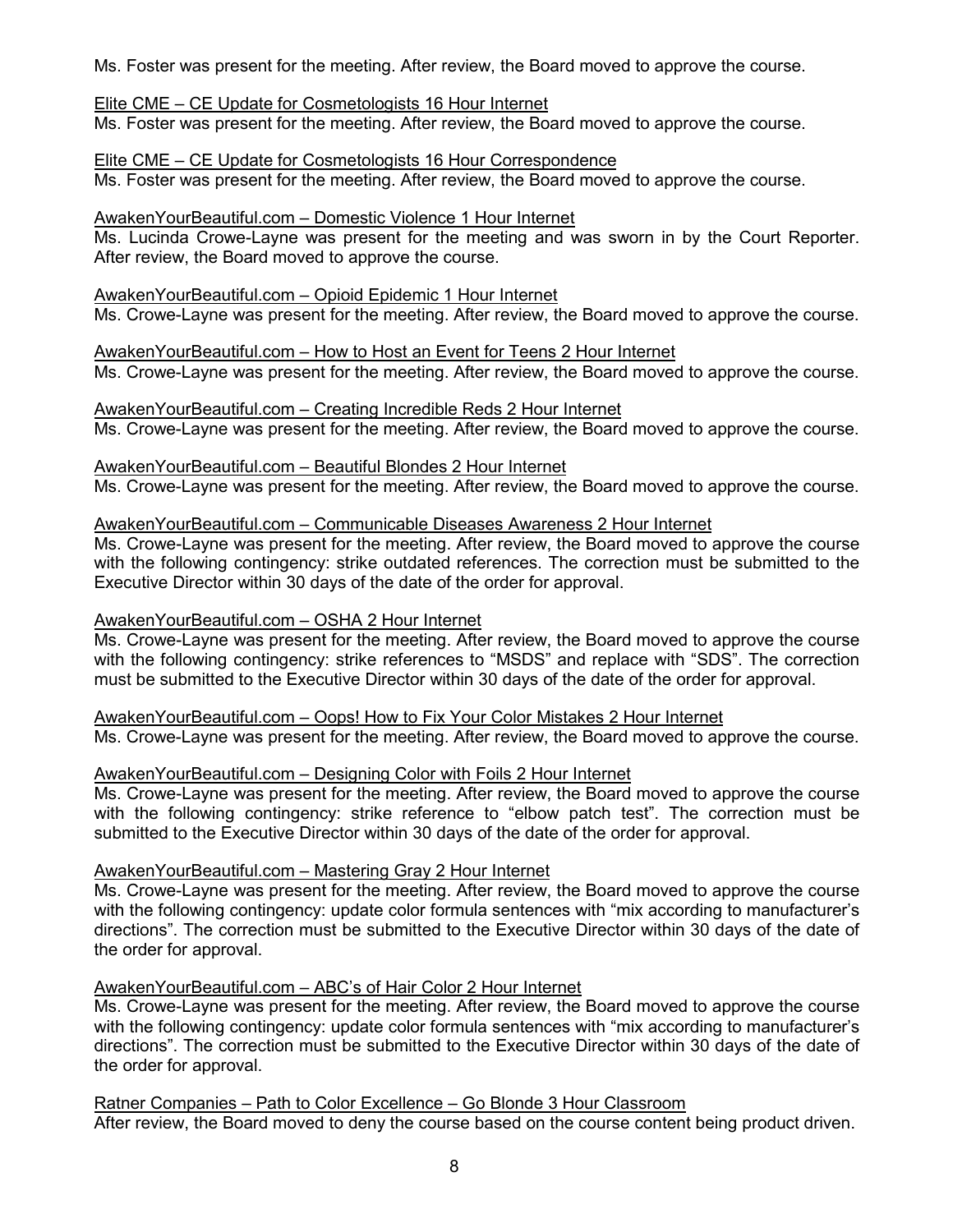Ratner Companies – Path to Color Excellence – Get Painted 3 Hour Classroom

After review, the Board moved to deny the course based on the course content being product driven.

Ratner Companies – Path to Color Excellence – Color Fix 3 Hour Classroom After review, the Board moved to deny the course based on the course content being product driven.

Ratner Companies – Path to Color Excellence – Foil Lights 3 Hour Classroom After review, the Board moved to deny the course based on the course content being product driven.

Ratner Companies – Path to Color Excellence – Color Essentials 3 Hour Classroom After review, the Board moved to deny the course based on the course content being product driven.

Aesthetic Congress Communications – Main Stage Monday 1 Hour Classroom Ms. Maria Beecham was present for the meeting and was sworn in by the Court Reporter. After review, the Board moved to approve the course.

Aesthetic Congress Communications – Makeup Conference 3 Hour Classroom Ms. Beecham was present for the meeting. After review, the Board moved to approve the course.

Aesthetic Congress Communications – Wellness Conference 2 Hour Classroom Ms. Beecham was present for the meeting. After review, the Board moved to deny the course based on incomplete course materials, and incorrect references to massage.

# Aesthetic Congress Communications – Main Stage Sunday 2 Hour Classroom

Ms. Beecham was present for the meeting. After review, the Board moved to deny the course based on incomplete course materials, and incorrect references to massage.

# **Initial HIV/AIDS Courses**

# **Initial Review**

# Chinos Learning Center – Internet

Ms. Bryson was present for the meeting. After review, the Board moved to deny the course based on grammatical errors.

# Chinos Learning Center – Classroom

Ms. Bryson was present for the meeting. After review, the Board moved to deny the course based on grammatical errors.

Maya's School of Beaute - Classroom After review, the Board moved to deny the course based on grammatical errors.

# **NEW BUSINESS**

# **Declaratory Statement – Institute of Professionals in Permanent Makeup**

After discussion, the Board agreed to table this matter until the January 2019 meeting.

# **OTHER BUSINESS**

# **Board Attorney Report**

Rule 61G5-18.00015, Florida Administrative Code – Cosmetologist and Compensation Defined The Board will further discuss the proposed amended language at the July 2019 meeting.

# **Executive Director Report**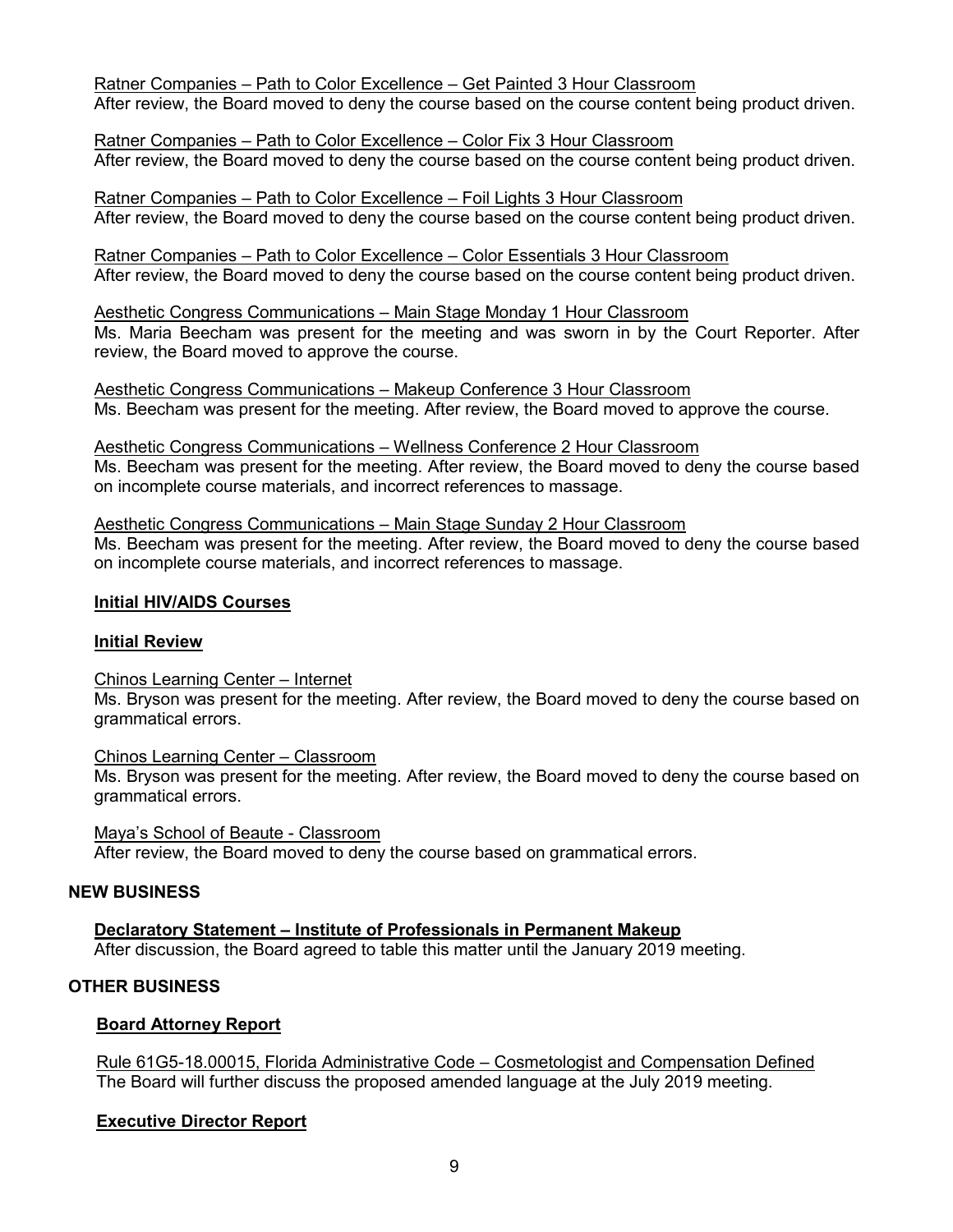# Financial Report for Period Ending September 2018

Ms. Robyn Barineau, Executive Director, reported that the balance in the Board's operating account as of June 30, 2018, was over \$7million, and the balance in their unlicensed activity account was over \$3.4 million for the same period.

# **Correspondence**

Complaints and Investigative Statistics – July 2018 – November 2018 Ms. Barineau informed the Board that the Complaints and Investigative Statistics Report was included in the agenda for informational purposes.

Cosmetology Examination Summary – January 2018 – August 2018

Ms. Barineau informed the Board that the Cosmetology Examination Summary was included in the agenda for informational purposes.

# **Dates and Locations of Future Meetings**

April 8-9, 2019 – Fernandina Beach July 22-23, 2019 – Celebration October 14-15, 2019 – Orlando January 6-7, 2020 – St. Augustine Beach

# **ADJOURNMENT**

There being no further business, the meeting was adjourned at approximately 5:00 p.m.

# **Tuesday, January 15, 2019**

The Board of Cosmetology meeting was called to order at approximately 9:00 a.m., by Chair Griffis.

# **Board Members Present**<br> **Robin Tabano, Vice Chair**<br> **Board Members Absent**<br> **Adrienne Harvey**

Robin Tabano, Vice Chair Rhonda Griffis, Chair **Laurel Candelario Laurel Candelario** Jared Sutherland Fran Poppell Stephania Streit

# **Other Persons Present**

Robyn Barineau, Executive Director, Department of Business and Professional Regulation (DBPR) Julie Rowland, Government Analyst, DBPR Lynette Norr, Assistant Attorney General, Office of the Attorney General Anthony Coniglio, Assistant General Counsel, Office of the General Counsel, DBPR Katherine Southall, Court Reporter Beth Richards Rick Kendrick